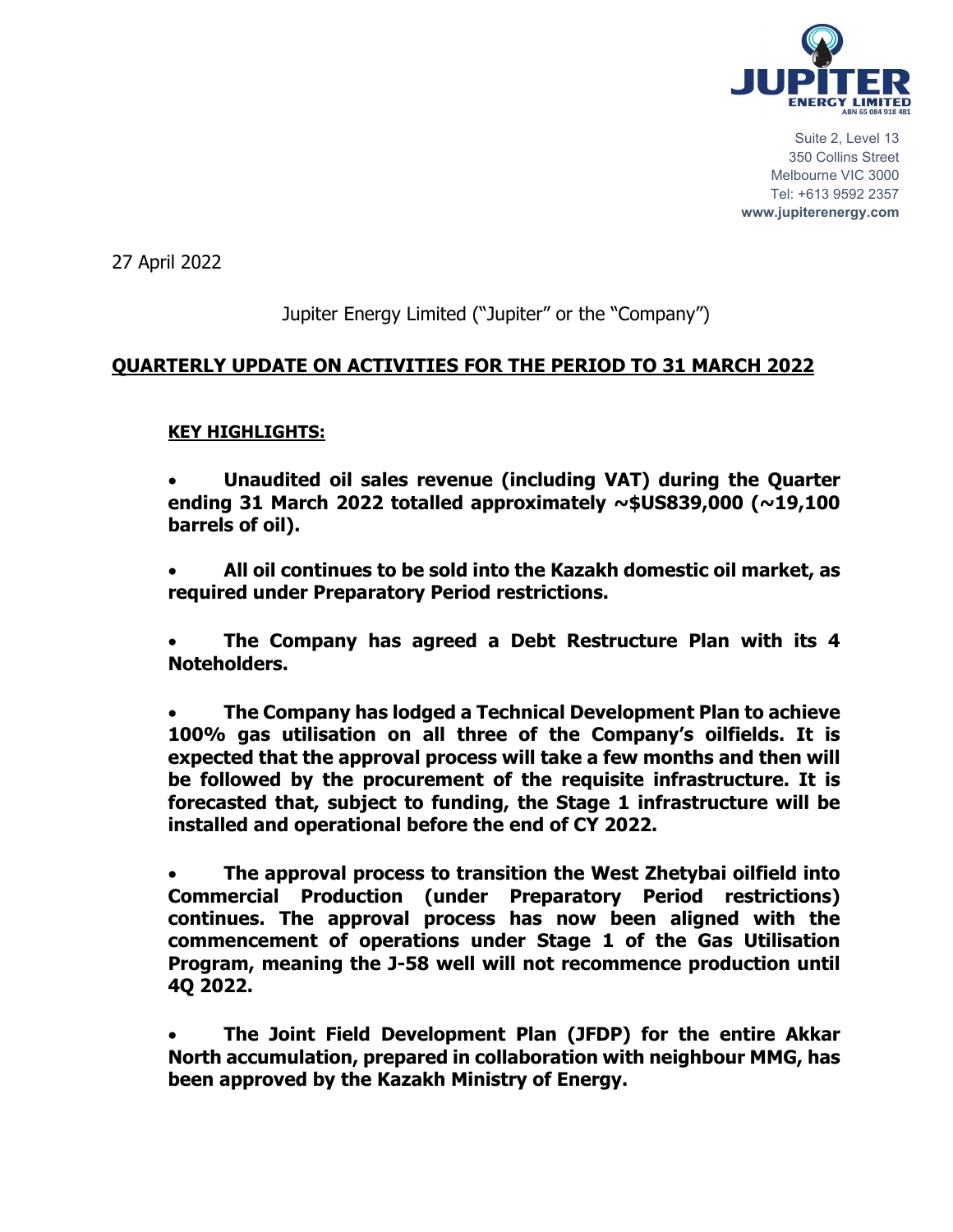• **Jupiter completed, with its neighbour Ushkuyu LLP, a Joint Field Development Plan (JFDP) for a small accumulation adjacent to the West Zhetybai oilfield. This JFDP was submitted to the Kazakh Ministry of Energy for review in April 2022.** 

• **The Company continues with its Strategic Review process. Discussions with 3rd parties centre around working with Jupiter to assist with the funding required to achieve 100% gas utilisation, undertaking further drilling on the Company's 3 oilfields and commencing the sale of export oil.** 

Jupiter Energy Limited (ASX: "JPR") presents the following update on activities for the 3 month period ending 31 March 2022 (the "Quarter"). Also included in this report are details of any subsequent events that have occurred up to the date of this release.

### **The Quarter in brief:**

During the Quarter, there was no production from well J-58, located on the West Zhetybai field. The J-58 well was shut in as the approval process to transition the West Zhetybai oilfield to Commercial Production continued. It is now expected that this approval process will be completed in 4Q 2022 and will be part of the implementation of 100% gas utilisation on the West Zhetybai field.

Wells J-51, J-52 and 19 continued constrained Commercial Production as regulated by "Preparatory Period" restrictions. These wells are located on the Akkar East field.

The J-50 well, located on the Akkar North (East Block) also continued constrained Commercial Production as regulated by "Preparatory Period" restrictions.

#### **Oil Sales:**

During the Quarter unaudited oil sales revenue (including VAT) totalled  $\sim$ \$US839,000 (~\$A1.159m) based on sales of approximately 19,100 barrels of oil (average price of ~\$US44/bbl). Kazakh domestic oil pricing reflected the worldwide oil prices during the Quarter.

Cash receipts for the Quarter were  $\sim$ \$A1.028m. The variance between revenue recognised and cash receipts is due to the timing of the receipt of oil prepayments that are then amortised over several months of oil deliveries.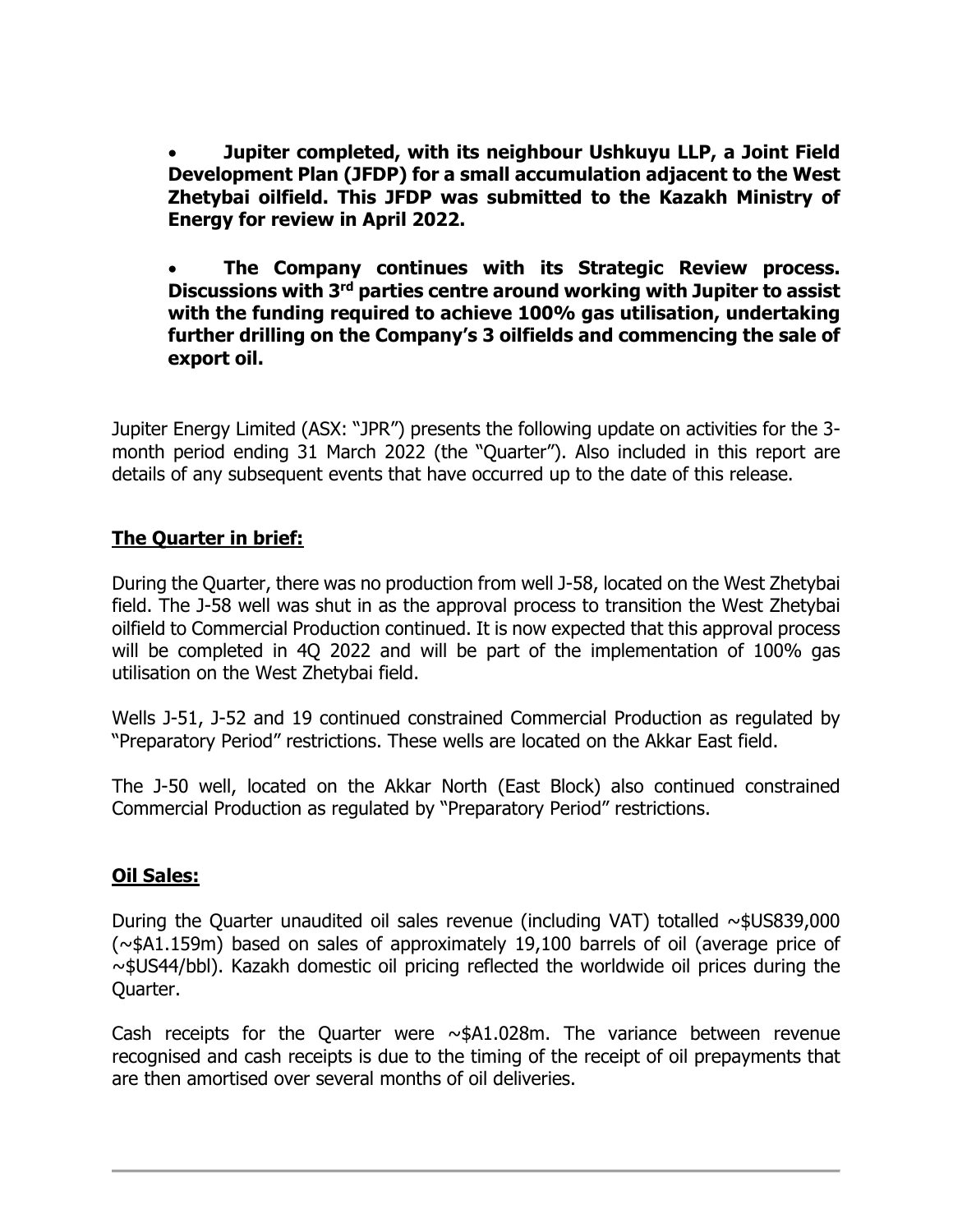All oil was sold into the Domestic market, as is required by Kazakh laws, when wells are producing during the "Preparatory Period" of a Commercial Production Licence.

As covered in earlier announcements, the "Preparatory Period" allows an operator to transition between Trial Production (during which time excess gas from production can be flared) to Commercial Production, when an operator must have access to the requisite infrastructure to provide for 100% utilisation of all excess gas produced whilst wells are in production.

During the "Preparatory Period", the Company can produce from any well, or wells, located on fields with an approved Commercial Production Licence without having the requisite gas utilisation infrastructure in place, only if all excess gas that is produced during production is used on the field for power, heating and the like. Jupiter's production is therefore constrained to ensure all excess gas that is produced is used on the field in this manner.

Approximate production of oil, by well, for the Quarter was as follows:

- J-50: **5,800 barrels** (the flow rate of this well was constrained due to Preparatory Period restrictions and thus limited to daily production of  $\sim$ 8 tonnes/ $\sim$ 65 barrels per day)
- J-51, J-52 and Well 19: **13,300 barrels** (flow rates of these 3 wells were constrained due to Preparatory Period restrictions and thus limited to cumulative production of  $\sim$ 21 tonnes/ $\sim$ 150 barrels per day).
- J-58: **NIL** (the well is shut in as the West Zhetybai oilfield undergoes the approval process to transition to its Commercial Production Licence).

#### **The transition of the West Zhetybai oilfield to Commercial Production:**

The West Zhetybai oilfield has been shut in since 31 August 2021, when the approval process to transition the field to Commercial Production began.

It is expected that the approval process will now be completed during 4Q 2022, with the installation of 100% gas utilisation infrastructure. The J-58 well should therefore resume production, assuming operation under 100% gas utilisation conditions, at its optimal rate of  $\sim$ 30 tonnes (225 barrels) per day.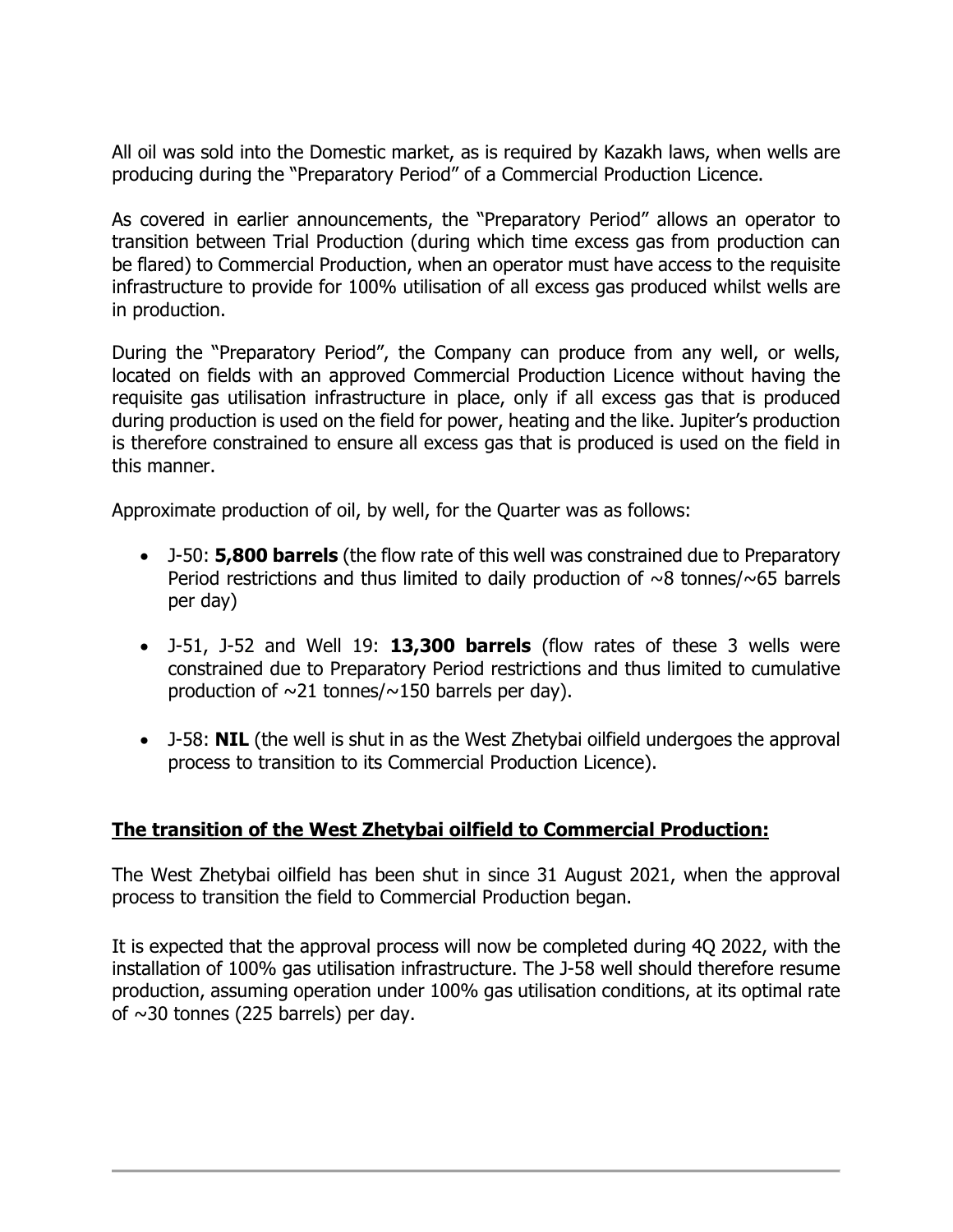### **Akkar North Oilfield - Joint Development Plan:**

The Akkar North oilfield area is licenced under two separate contracts – one is held by Jupiter Energy (Akkar North [East Block]) and the remainder of the field is held under licence by Jupiter Energy's neighbour MangistauMunaiGas (MMG).

As already announced, as part of the approval process of moving Akkar North (East Block) into Commercial Production, the Kazakh Central Commission for Exploration and Development of Hydrocarbon Deposits (the CCED) noted that under the Kazakh Sub Surface Code (specifically paragraph 1 of Article 151 of the Code) Jupiter Energy and MMG would need to "conclude an agreement on joint exploration and production or production of a deposit or field as a single object".

During the Quarter, Jupiter Energy and MMG concluded a final version of the Joint Field Development Agreement for the future development of the entire Akkar North oilfield and this version of the Joint Field Development Agreement has been accepted by the Kazakh Ministry of Energy.

#### **West Zhetybai Oilfield - Joint Development Plan:**

A small part of the West Zhetybai oilfield has an accumulation that is located on an area that is licenced under two separate contracts – one is held by Jupiter Energy and the other is held under licence by Jupiter Energy's neighbour, Ushkuyu LLP (formerly known as Ansagan Petroleum LLP).

During the Quarter, the parties agreed the parameters for a Joint Field Development Plan for this specific area and the Joint Field Development Agreement was submitted to the Kazakh Ministry of Energy for review in mid-April 2022.

The Company will keep shareholders updated with any material progress with this Agreement.

#### **Lodgement of 100% Gas Utilisation Plan:**

On 11 March 2022, the Company lodged its detailed 100% Gas Utilisation Development Plan (the Plan) with the relevant Kazakh regulatory authorities.

The Plan has been broken into 2 Stages.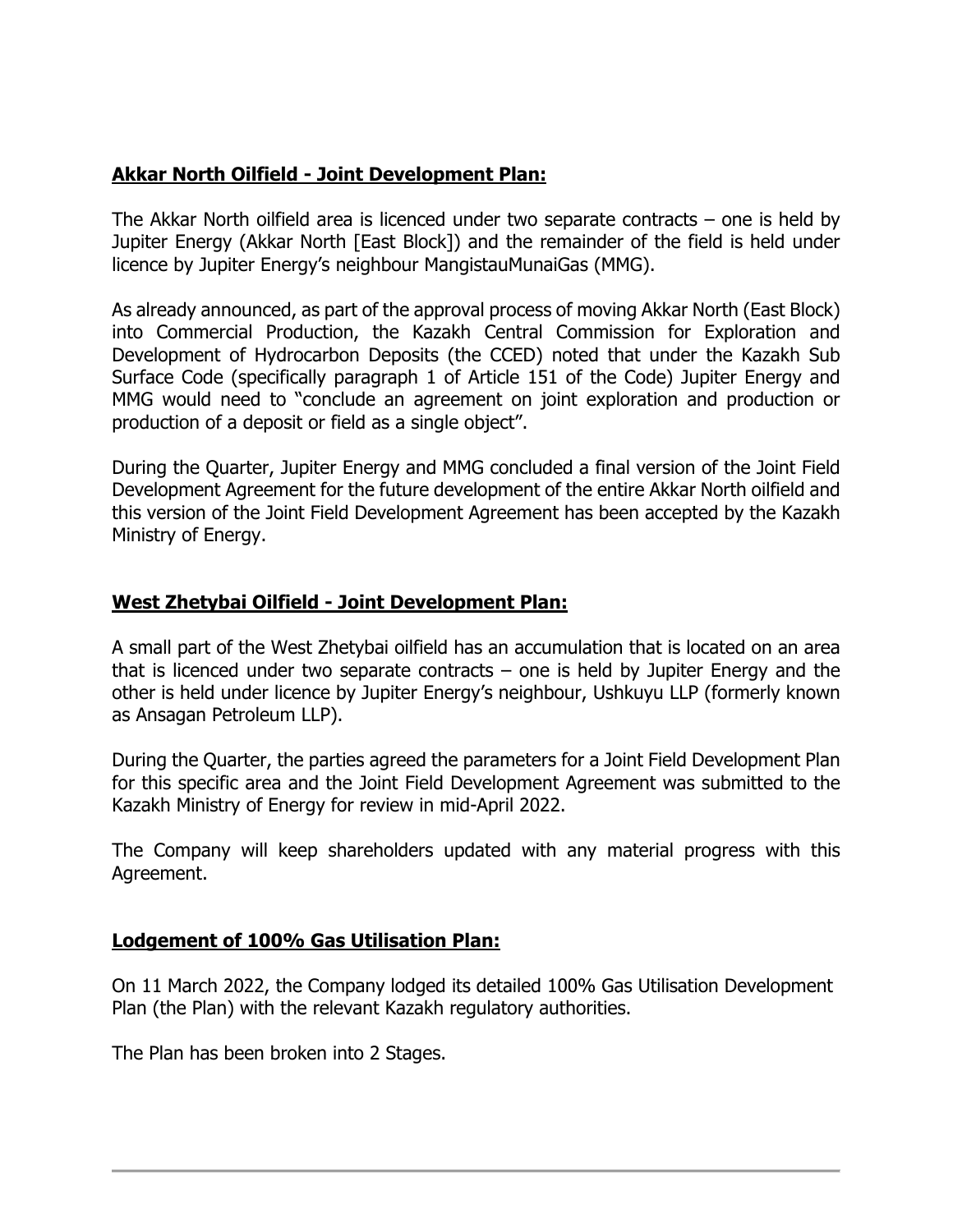Assuming the Plan is approved, Stage 1 will be based on a decentralised configuration, with a gas to electricity generator being installed at each producing well head. The solution is cost effective, simple to install and will enable the Company to return all 5 wells to optimal production in the shortest possible timeframe.

The limitation of Stage 1 is that it will not scale efficiently in the longer term as the Company drills more production wells. Because of this, Stage 2 of the Plan, will be based on a centralised configuration. This configuration is expected to be built during 2H 2023 and there will be a cutover from the Stage 1 to Stage 2 configuration during 1H 2024.

The Stage 2 configuration will be based on 2 larger gas to electricity generators located on the area close to the Akkar North (East Block) and Akkar East oilfields (Site A) and a 3<sup>rd</sup> larger generator will be located on the West Zhetybai field (Site B).

All wells on Akkar North (EB) and Akkar East will be linked to Site A and all wells on West Zhetybai will be linked to Site B. The configuration will be able to scale, meaning that additional generators can be added to Site A and/or Site B as more production wells are drilled on the respective oilfields and the associated gas levels therefore increase.

The design of Stage 2 should see the generation of more electrical power than is required by the Company to support field operations. As a result, the Company is in discussions with 3<sup>rd</sup> parties that have a business need for this excess power and can use the power to develop a business that is consistent with the focus in Kazakhstan to support renewable energy initiatives and the country's Sustainable Development Goals.

A tender for the Stage 1 distributed solution has been let and it closed on 14 April 2022. The Company is currently considering the various responses.

Assuming the necessary funding to procure the infrastructure is secured, the current forecast is for Stage 1 to be installed and operational in November 2022, based on the Company finalising the funding of the equipment by late 2Q 2022.

A timely approval process will be key to this timeline and the Company will work with its partners to provide the relevant regulatory bodies with all the necessary information to ensure approvals are forthcoming and that the forecasted timelines are met.

The Company will keep shareholders updated with any material progress with the Stage 1 procurement process.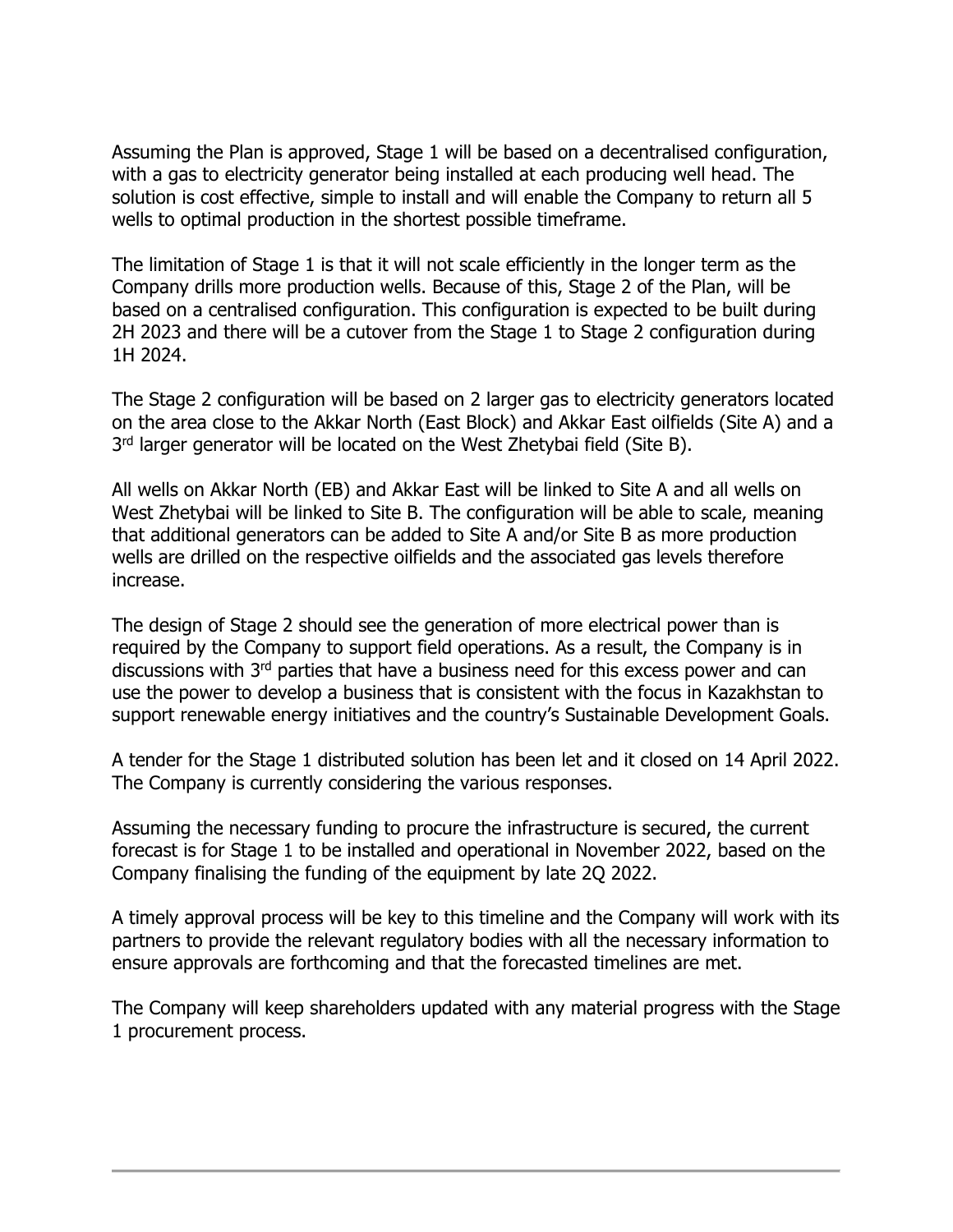## **Debt Restructure Plan:**

On 04 March 2022, the Company announced that it had reached agreement in terms of the parameters for a significant restructure of the existing debt held with all four (4) of its Noteholders.

The Agreements were based on the following terms:

- The Company to pay each Noteholder 20% of their total debt outstanding in cash at the settlement date
- The Noteholder to convert 30% of their total debt outstanding to new shares in the Company at the settlement date
- The Noteholder to write off the remaining principal and all accrued interest equivalent to 50% of their total debt outstanding at the settlement date

In order for the Company to fund the contemplated debt payout, the Company advised that it intended to raise a minimum of \$A35m via the issue of new shares (**Capital Raising**).

The issue price used to raise new equity will also be the price used to calculate the number of shares to be issued to the Noteholders to satisfy the debt for equity portion of the Deeds of Settlement.

The debt restructure is subject to the following conditions precedent:

- completion of the Capital Raising; and
- receipt of all relevant ASX and Kazakh regulatory approvals.

Shares issued to the Noteholders as part of the debt for equity conversion will be subject to voluntary escrow for the following periods:

- 25% of the shares will be escrowed for 6 months;
- 50% of the shares will be escrowed for 12 months; and
- 25% of the shares will be escrowed for 18 months.

In broad terms, the debt restructure, if successfully completed, would see Jupiter become debt free and with sufficient working capital to complete its plans to achieve 100% Gas Utilisation on its 3 oilfields during 2023 as well as fund a drilling campaign for the 2023 and 2024 calendar years.

The Company will keep shareholders updated on progress with the Capital Raising.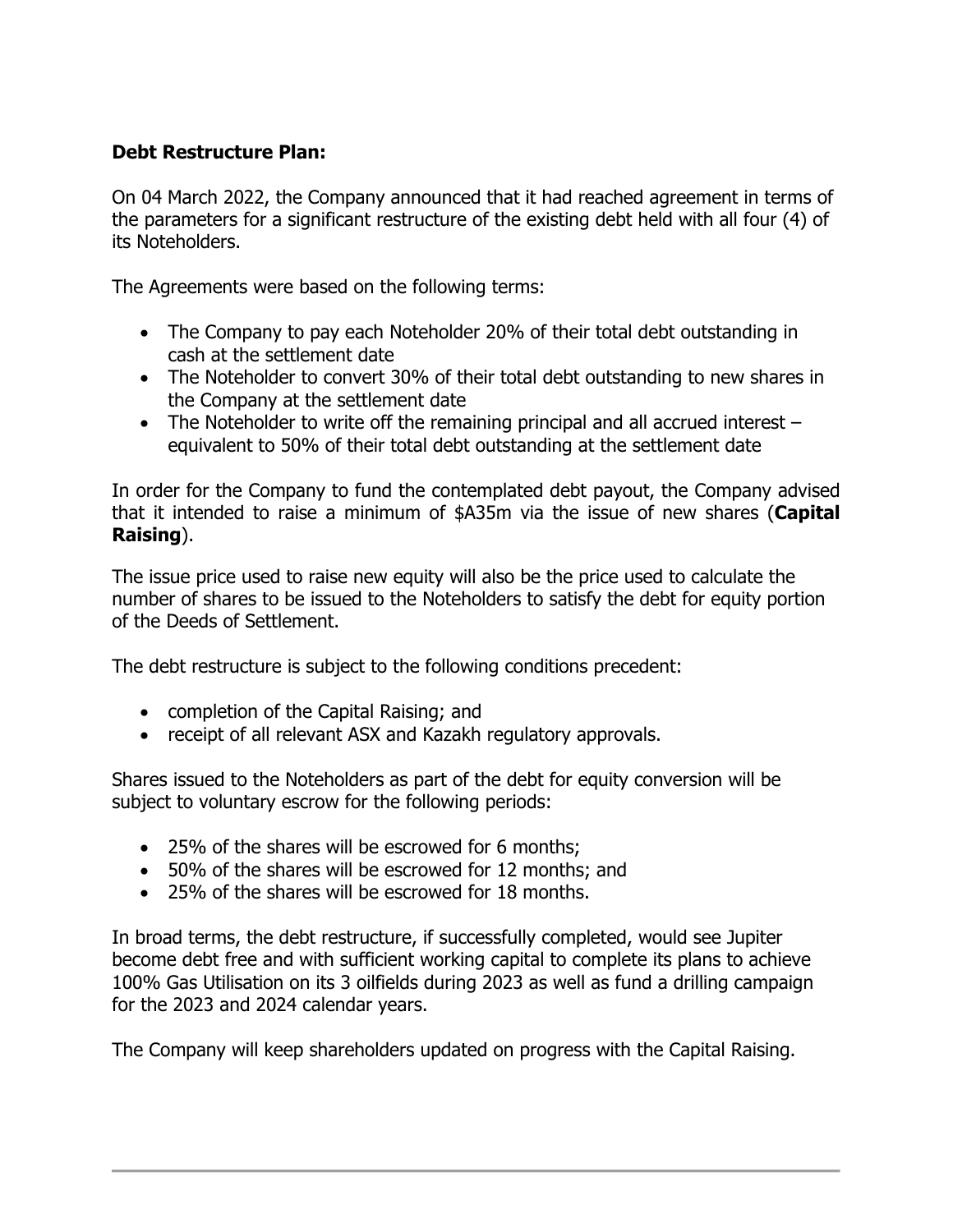## **Strategic Review Update:**

Jupiter Energy continues to evaluate various opportunities for new sources of funding, with a specific focus on addressing the issue of 100% gas utilisation. As part of its ongoing Strategic Review, the Company will also reassess whether any other opportunities exist to maximise value for its shareholders.

## **Forward Drilling Plan:**

The Company does not plan to commence any new drilling until 2023.

### **Licence Information:**

As is required under ASX disclosure rules, the Company confirms that it currently holds the following licence:

| Country    | <b>Block / Licence</b> | Interest held as at<br>31 December 2021 | Interest acquired<br>disposed of during<br>the Ouarter | Interest held as at<br>31 March 2022 |
|------------|------------------------|-----------------------------------------|--------------------------------------------------------|--------------------------------------|
| Kazakhstan | Contract 2275          | 100%                                    | Nil                                                    | 100%                                 |

## **Payments to Related Parties:**

Payments made to related parties and their associates during the Quarter were:

• Fees paid to Geoff Gander, Baltabek Kuandykov and Alexey Kruzhkov for Consulting Services provided to the Company.

#### **Capital Structure and Finances:**

As at 31 March 2022, the Company had 153,377,693 listed shares trading under the ASX ticker "JPR".

The Company has no options or Performance Shares, listed or unlisted, on issue.

As at 31 March 2022, total Company debt outstanding (principal + accrued interest) stood at approximately \$US71.38m through the following funding agreements: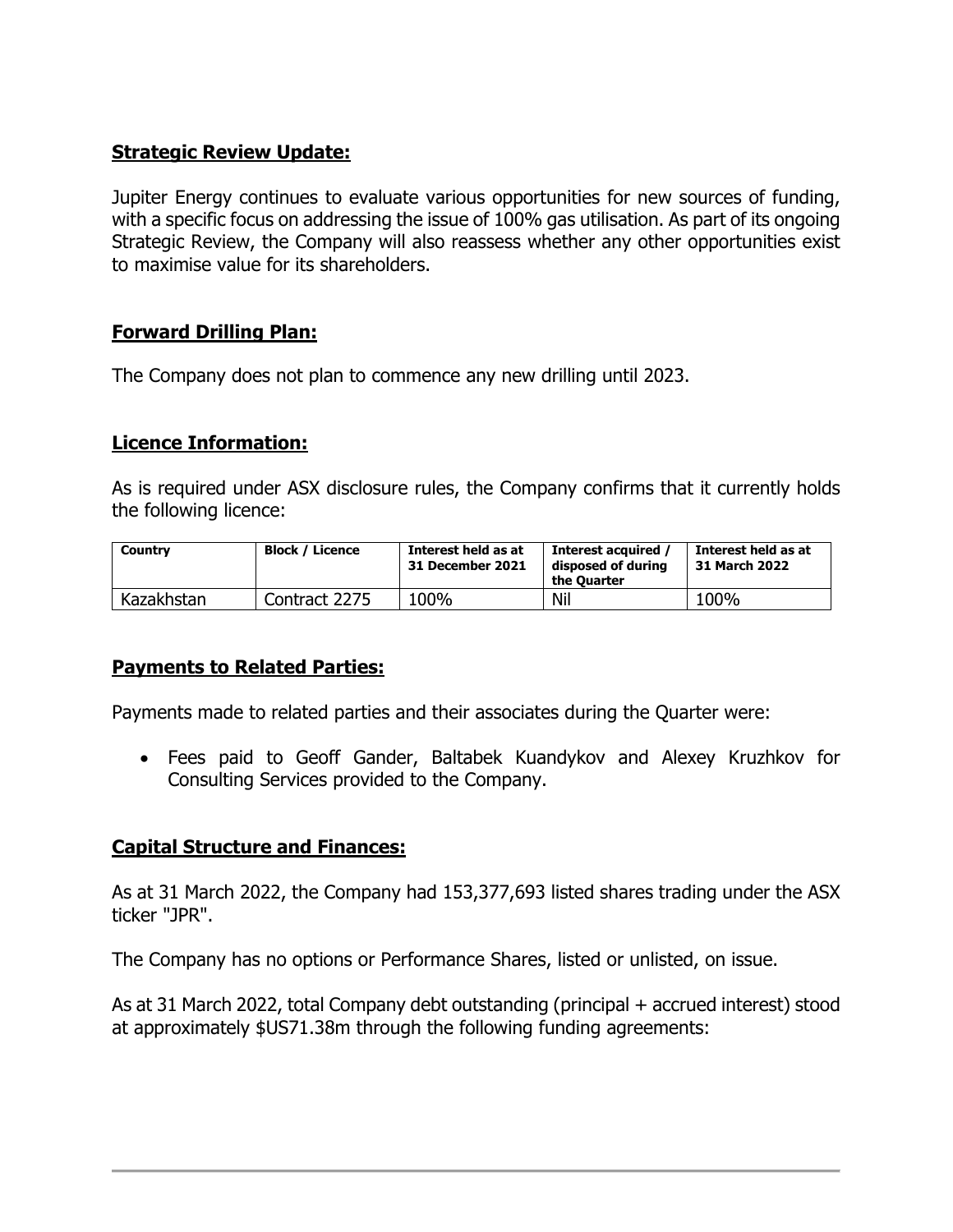| <b>Funding Arrangements</b>                              | <b>US\$</b> |
|----------------------------------------------------------|-------------|
| 2017 Funding Agreement                                   | 7.41m       |
| (max \$US5m + an additional commitment of up to \$US11m) |             |
| 2016 Funding Agreement (max \$US5m + overrun)            | 6.29m       |
| Refinanced Series B Promissory Note                      | 18.59m      |
| Refinanced convertible notes                             | 39.09m      |
|                                                          | \$US71.38m  |

In terms of available short-term funding, as at 31 March 2022, the Company had drawn down \$US7.41m<sup>[\[1\]](#page-7-0)</sup> under the 2017 Funding Agreement. Based on a total of \$US16m being available under this Agreement, \$US8.59m is still available.

As at 31 March 2022, the 2016 Funding Agreement had been fully drawn and had an overrun of \$US1.29m. This overrun will be funded by the 2017 Funding Agreement, meaning that the total additional funding amount available to the Company, as at 31 March 2022, is a net amount of **\$US7.3m**.

As detailed in the "Going Concern" note in the Half Yearly Accounts lodged with the ASX on 16 March 2022, given the current geopolitical environment, there may be some uncertainty as to whether this undrawn amount is readily available. The Company is therefore managing its finances accordingly.

## **Operations Budget:**

The Company continues to operate under an approved Operations Budget using the combined net revenues from prepaid oil sales and the remaining debt facility available (and committed) through the 2017 Funding Agreement.

The Company expects to remain funded at an operational level based on current and forecasted oil production, under differing well production scenarios, through calendar year 2022.

Procurement of the Stage 1 Gas Utilisation Infrastructure is subject to additional funding and the Company is looking at various funding options at this time.

Future drilling work will require access to additional working capital which has been committed by Waterford Finance & Investment Limited as well as securing deferred payment terms with a local turnkey drilling operator and/or prepayment of additional oil sales by the local oil trader.

<span id="page-7-0"></span><sup>[1]</sup> Including accrued interest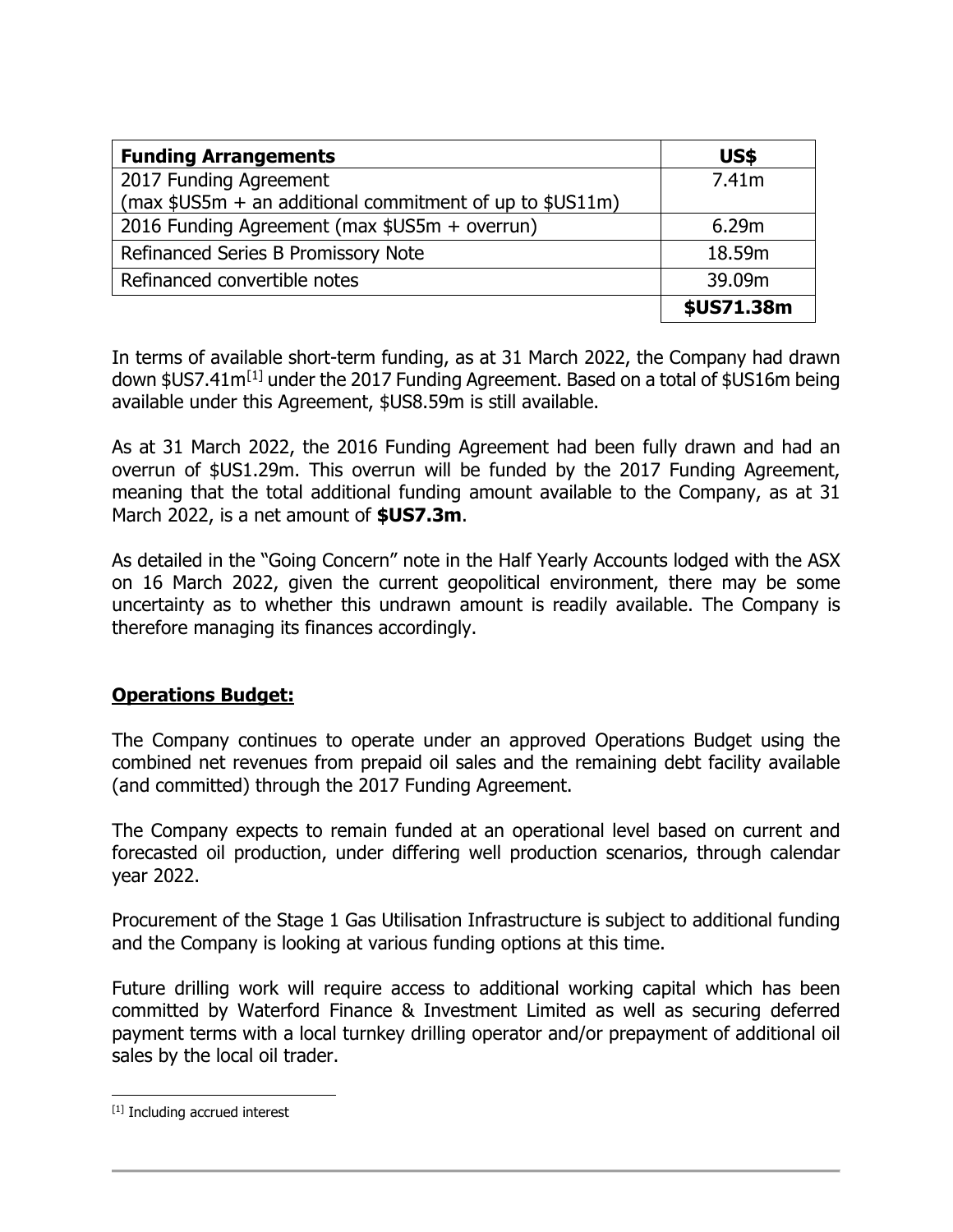Unaudited net cash reserves as at 31 March 2022 stood at approximately \$A0.866m.

#### **Summary:**

Progress during the Quarter was positive.

Unaudited revenue from oil sales (including VAT) for the Quarter amounted to  $\sim$ \$US839,000 ( $\sim$ \$A1.159m) which was secured via prepayments from a local oil trader.

Cash receipts for the Quarter were  $\sim$ \$A1.028m. The variance between revenue recognised and cash receipts is due to the timing of the receipt of oil prepayments that are then amortised over several months of oil deliveries.

The Company agreed the terms of a Debt Restructure Plan with its 4 Noteholders during the Quarter.

The Company lodged a detailed 100% Gas Utilisation Project Plan with the Kazakh Ministry of Ecology during the Quarter.

The Company continues to work through the approval process to transition the West Zhetybai oilfield from Trial Production to Commercial Production.

The Company and its Akkar North oilfield neighbour, MMG, had their Joint Field Development Plan for the entire Akkar North oilfield accepted by the Kazakh Ministry of Energy.

If there are any questions regarding this Quarterly report, shareholders are welcome to contact the Company on +61 3 9592 2357.

Geoff Gander Chairman/CEO

#### **ENDS**

Authorised by the Board of Jupiter Energy Limited